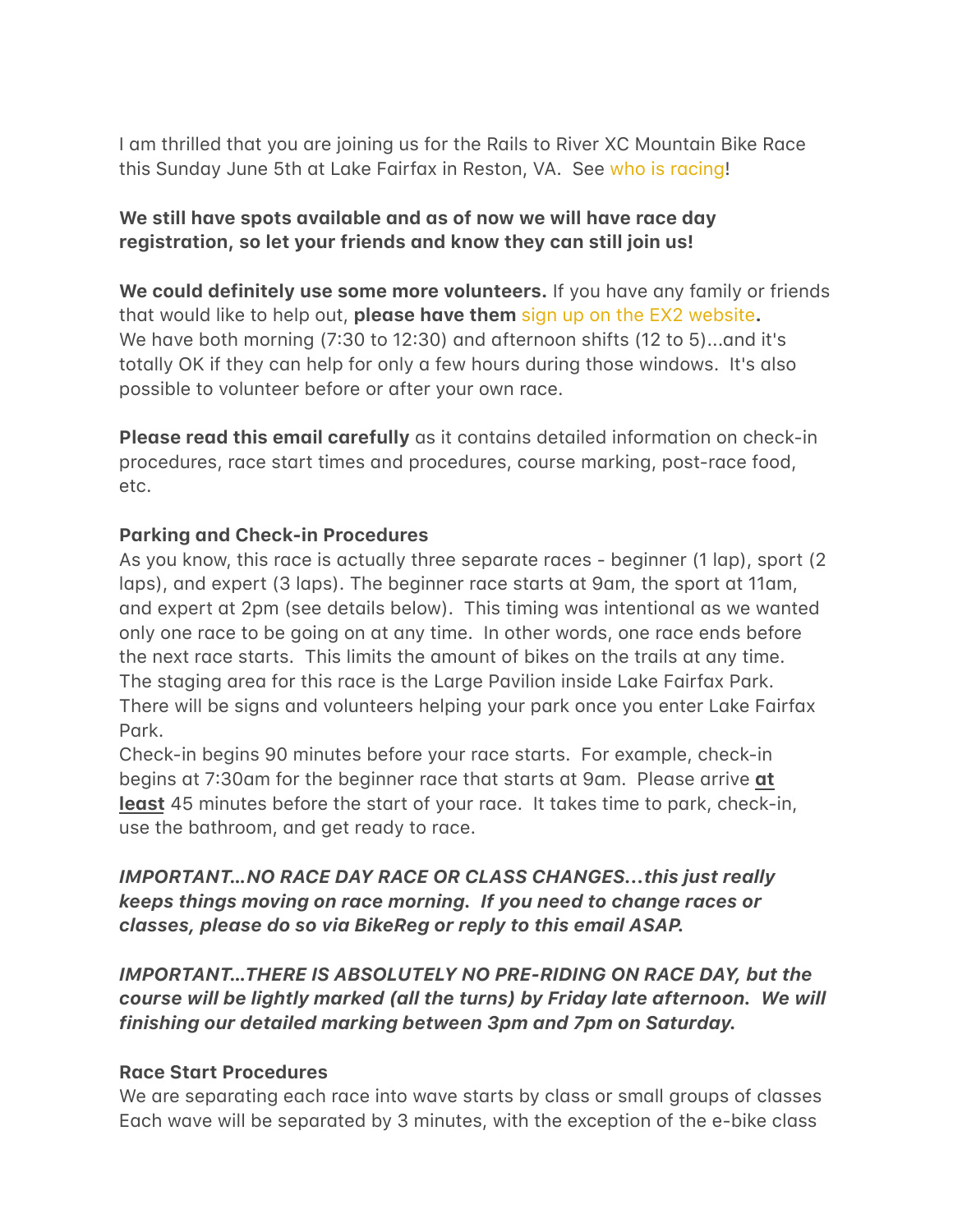that is purposefully spaced farther from other classes.

# **Beginner (1 Lap)**

Check-in open from  $7:30$  to  $8:45$  am 9:00am - Male Open 9:03 am - Male 40+, Male SS  $9:06$  am - Male  $50+$ 9:09 am - Male Clydesdale, Male 19-U 9:12am - Female Open, Female 40+, Female 50+

## **Sport (2 Laps)**

Check-in open from  $9:30$  to  $10:45$  am 11:00am - E-Bike 11:03 am - Male Open 11:06 am - Male 40+, Male SS  $11:09$ am - Male 50+ 11:12 am - Male Clydesdale, Male 19-U 11:15 am - Female Open, Female 40+, Female 50+, Female 19-U, Female SS

## **Expert (3 Laps)**

Check-in open from 12:30 to 1:45pm  $2:00$ pm - E-Bike 2:03pm - Male Open 2:06pm - Male 40+, Male SS 2:09pm - Female Open, Female 50+ 2:12pm - Male 50+, Male Clydesdale, Male 19-U

*The only exception to these start wave assignments within a race is if there are any parents/family that want to ride with their children.* 

# **Aid Station/Hydration**

Every participant should be as self-sufficient as possible in terms of hydration. That means bringing your own water bottles already filled. There will be water and Gatorade at the race start and at the end of each lap if you need to re-fill. This end of lap area is neutral support. There will also be water and gatorade on course at the soccer fields (about mile 1.5 and 6).

# **Chip Timing**

This race is chip timed. Your bike number plate has the timing chip on the back. You will attach your bike plate to your handlebars using the supplied twist ties.

# **Course Conditions and Weather**

The forecast is looking fabulous. Race day weather looks to be starting in the 60s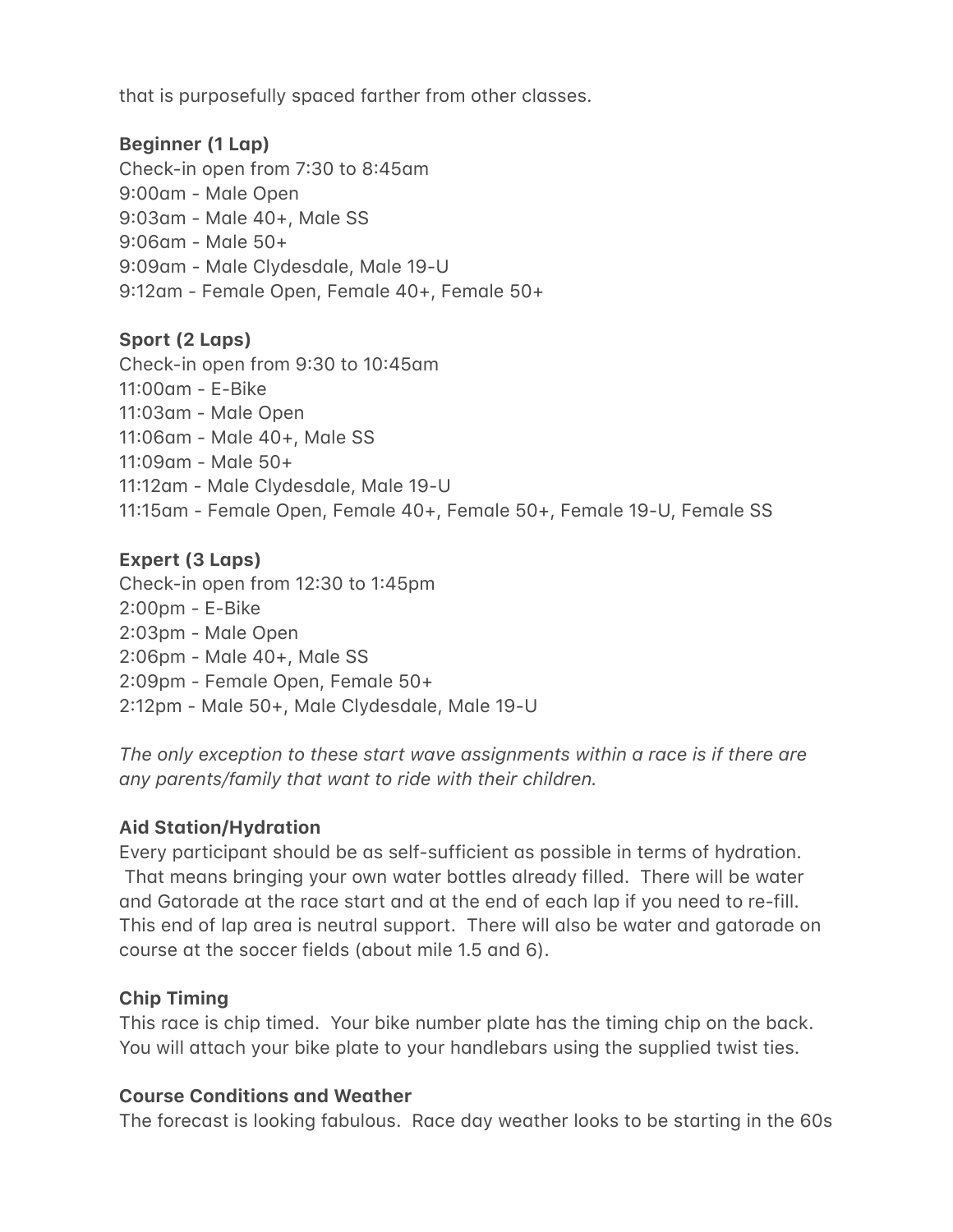and warming to the low 80s. Thank goodness :)

## Lake Fairfax Park 1400 Lake Fairfax Drive **Reston, VA 20190**

From the capital beltway, Lake Fairfax Park may be reached by taking Exit 47A which is Route 7 (Leesburg Pike) west for approximately 7-8 miles to a left on Baron Cameron Avenue. Take the second left on Lake Fairfax Drive which will lead you directly into the park. Or just plug in Lake Fairfax Park into your favorite GPS app.

Our staging area is the Large Pavilion. There will be race parking signs and volunteers helping you park and directing you to check-in. Please note that your GPS might take you to the park via the Dulles Toll Road and remember that is a toll road.

## **Restrooms**

There are portojohns and permanent park bathrooms at check-in.

#### **Race Course Notes**

The race course is about 7 miles in length with the start and finish of the course at the large pavilion. The elevation change is about 500 feet and there are no significant climbs, although there are numerous shorter ones. The race starts heading up the steep gravel road towards the cricket fields and has **plenty of room for passing in the first half mile** before you reach the singletrack. There are a few technical rock sections on the course, but they are short and can easily be walked if needed.

At about mile 2.7/2.8 there is a section of the course that has an A line and a B line. The A line (left at the split) goes up and over a small rocky outcropping that will prove challenging for many/some riders. The B line (right at the split) is longer and gains elevation, but avoids the rock outcropping. It's up to you which line you choose.

The course is the same as last year, except for some new trail that was built this year. This new section adds a negligible amount of distance. The new trail is right after the big creek crossing at about mile 5.

The updated course map is on RideWithGPS. I've annotated the route in several places with additional information...please take a look at it.

#### **Course Marking**

The course will be clearly marked with arrows at all decision points on the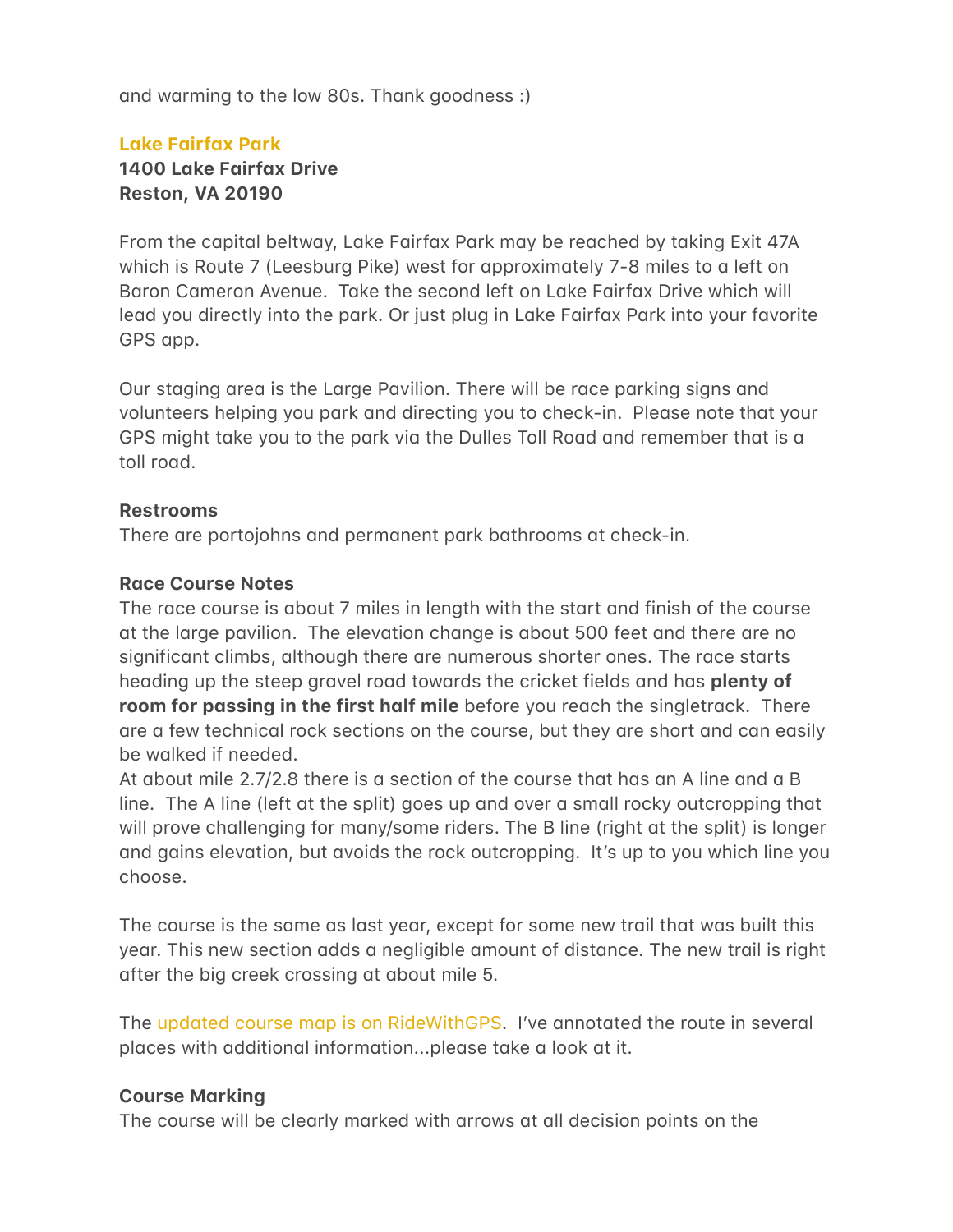course. Yellow caution tape will block off the trails that are not part of the course. Several course marshals will be situated at key intersections along the course.

# **Trail Etiquette/Passing**

Some parts on the course will be easier to pass on than others. Passing riders should use audible signals "passing on your left" or "passing on your right" and, when possible and safe to do so, slower riders should allow them to pass. Both riders have a responsibility to ensure passing is done safely. Please give other riders extra room and be super super super courteous. **Remember, there are so** many more important things in life than this race. Let's remember that on race day. Be kind to each other out there. One bad passing experience can ruin someone's race. It is 100% possible to race hard and be courteous at the same time.

## **Mile Markers**

Mile markers are located throughout the course. Keep on mind these mile markers were placed accordingly to my GPS and it might (will be) be different than yours.

# **NO EARPHONES or LOUD AUDIBLE MUSIC**

Absolutely no headphones or udible music allowed during the race. This will be strictly enforced and grounds for disqualification. No exceptions.

#### **Recovery Tent/First Aid**

Complete first aid will be available in our staging area. We'll have an EMT on site.

# **Post Race Beverages/Food**

Water, Gatorade, coke, diet coke, breakfast burritos, chips, bananas, granola bars, and cookies will be available at the finish for the morning race. The afternoon races will also have mini chicken burritos (and some mini vegetarian burritos) and pizza. The burritos are from our friends at Coyote Grille in Fairfax and they are awesome.

# **Bike Lane Brewing Beer Garden**

The afternoon beer garden (starting around 2pm) will be at the large pavilion at Lake Fairfax. Each riders first beer is on the house, and additional beer is sold for \$7/16oz pour. On tap will be Trail Fund Beer - Session Ale 4.7% and Klunker -Kölsch 5.0%. The Rails to River will highlight the Bike Lane Brewing Trail Fund Beer. This beer was created to help continue to fund the trails in our community. One dollar per pint sold will be donated to MORE, not only at Rails to River, but every time this beer is served. Bike Lane Brewing is very excited to partner with EX2 for this release, and look forward to riding trails built with the help of beer. Cheers!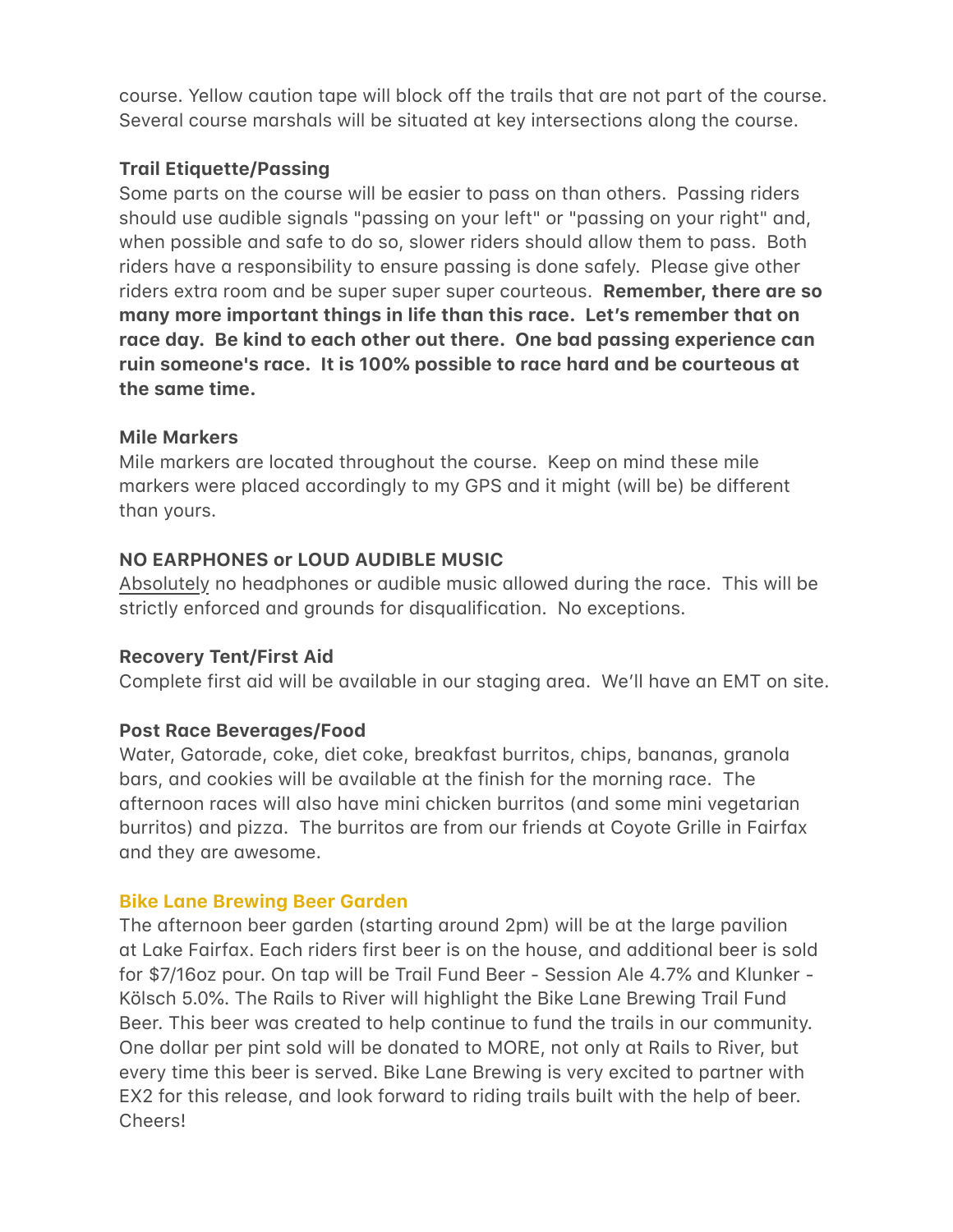# **Mechanical Support**

Tom from The Bike Lane will be onsite during the race should you need last minute help getting your bike ready!

## **Spectators**

There are several good spectator spots on the course, including: the large pavilion start/finish area, cricket fields, soccer fields, and campground. I will send out a map that shows spectator areas this week. Please note that spectators can ONLY provide support in the neutral support area at the start/finish. All **volunteers** have the best spectator spots..[.hint, hint.](https://ex2adventures.com/about-ex2/volunteer/)

## **Race T-Shirt**

If you purchased a race T-shirt you can pick it up at the race. We'll also have some available for purchase AFTER the race (\$20 cash or credit).

## **Awards**

We will have an awards ceremony for each race and awards go to the top 5 in each class. The top 5 will receive an EX2 pint glass and \$25 gift card to The Bike Lane. We'll also have some awesome give-a-ways during each awards ceremony. The timing of the awards ceremonies is as follows:

- $\bullet$  Beginner (1 lap) awards @ 11:30am (following sport race start)
- Sport (2 laps) awards @ 2:30pm (following expert race start)
- $\bullet$  Expert (3 laps) awards @ 5:15pm

# **Photos**

The fabulous Abe Landes will be at the race to capture all the action. A link to the pictures website will be available from our results page and you will also be notified via email when the photos are ready for viewing.

# **Share Your Photos and Join the EX2 Facebook Group**

We also encourage you to share photos on race day! Please use #RailsToRiverXC and #RaceWith[EX2](https://www.facebook.com/groups/1837153433068446) when you post to social media. Please also join the **EX2 Facebook group** to share your pictures and support other participants!

# **Lake Fairfax Trails Fund and [MORE](https://more-mtb.org/)**

All the trails at Lake Fairfax Park are primarily built and maintained by volunteers organized by the Mid-Atlantic Off-Road Enthusiasts (MORE). Thank you to everyone that made a donation during registration. So far, we have collected over \$1,100 in don#tions. EX2 will #dd 10% to everyone's don#tion before it goes to MORE and our friends at The Bike Lane and Bikenetic are adding in \$250 each. There are some awesome projects in the works at Lake Fairfax and your support will help those plans become reality.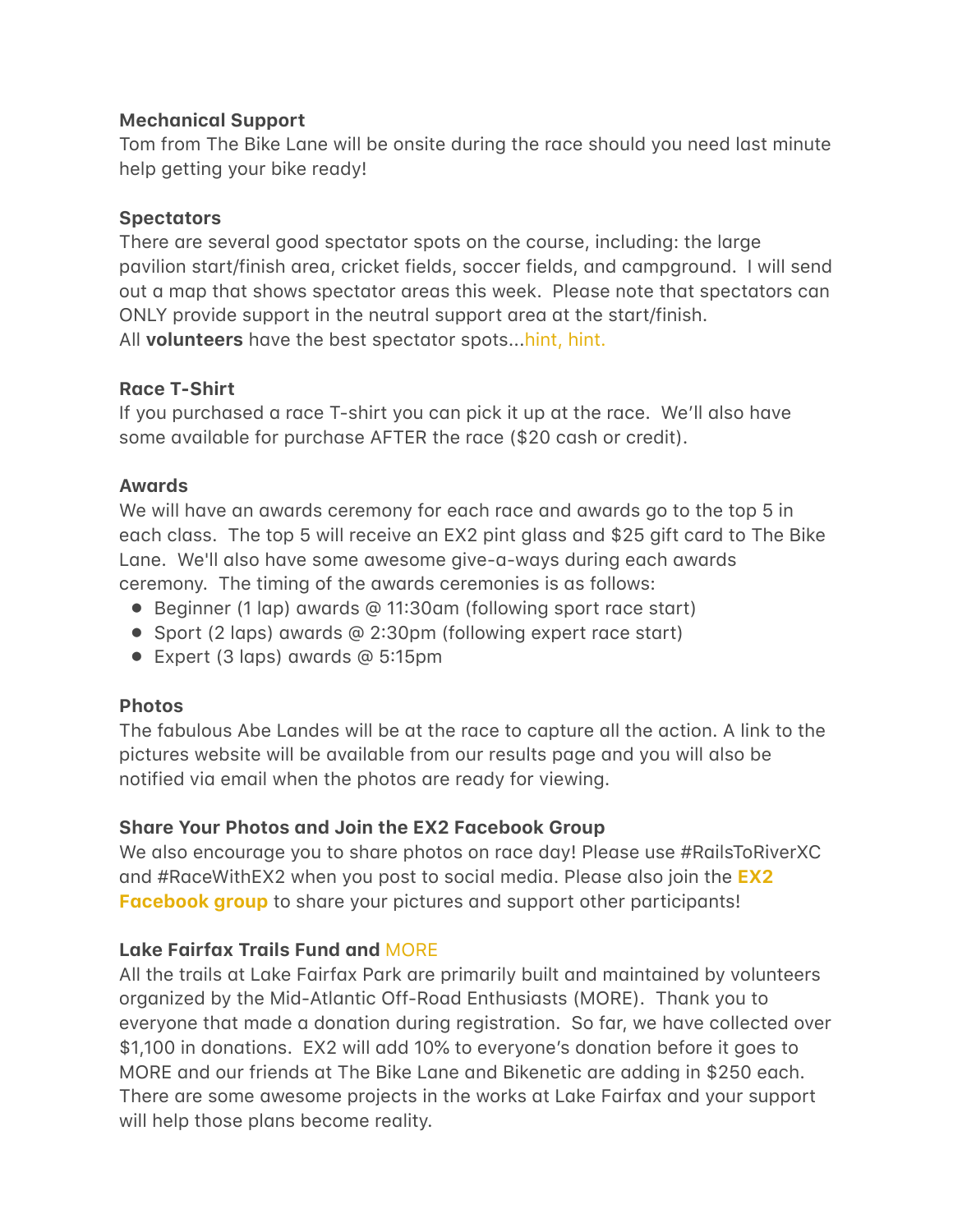I want to say a special thank you to Tony Watkins, the current MORE Trail Liaison at Lake Fairfax. I also want to recognize Frank Raiti for his vision and many, many years of support as MORE Trail Liaison. They have both worked tireless for years on creating and maintaining the trail system at the park. They are awesome people and this race would not be possible without their help.

#### **Phoenix Bikes**

We are hosting a bike/parts drive for Phoenix Bikes at the race!! See the end of this email for more information!!

## **Our Amazing Sponsors**

A huge thank you to our fellow small businesses that support EX2. Please show them some love!

## **Baird Automotive**

Benjamin, C-note, Hundie, Charlie, 100 Clams, Big One..call it what you will but it all means the same thing...\$100 of cold hard cash. For this race, we'll be randomly giving away \$100 to a lucky participant! This is courtesy all around good guy, Joey Baird of Baird Automotive. Joey's shop in Arlington is OPEN...give him a call at 703-527-1770. All EX2 races receive 10% off any service.

# **Integrated Financial Partners - Erik Scudder**

Fellow racer and IFP Financial Advisor, Erik Scudder is the go-to resource for all all your financial, retirement, investment, business owner and estate planning strategies! Give Erik a call at 703-840-4291. At each awards ceremony, Erik will be giving away a \$25 REI gift card.

We are proud to partner with two of the BEST bike shops in the area. Anne and Todd Mader from The Bike Lane, and Jan Feuchtner and Helen Huley from Bikenetic, are good friends and amazing, amazing people! We are grateful for their support.

# **The Bike Lane**

The Bike Lane is a family owned and operated bike shop serving northern Virginia. Our mission and passion is to get more people on bikes more often by offering best in class customer service, superior knowledge, and by giving back to the community in which we all ride. We believe in supporting our customers no matter where they are in their journey to becoming lifetime cyclists. When you shop with us, you're not only supporting local small businesses, you'll get personal care for the lifetime of your bike. We offer price matching, free adjustments, and 5% back annually on purchases.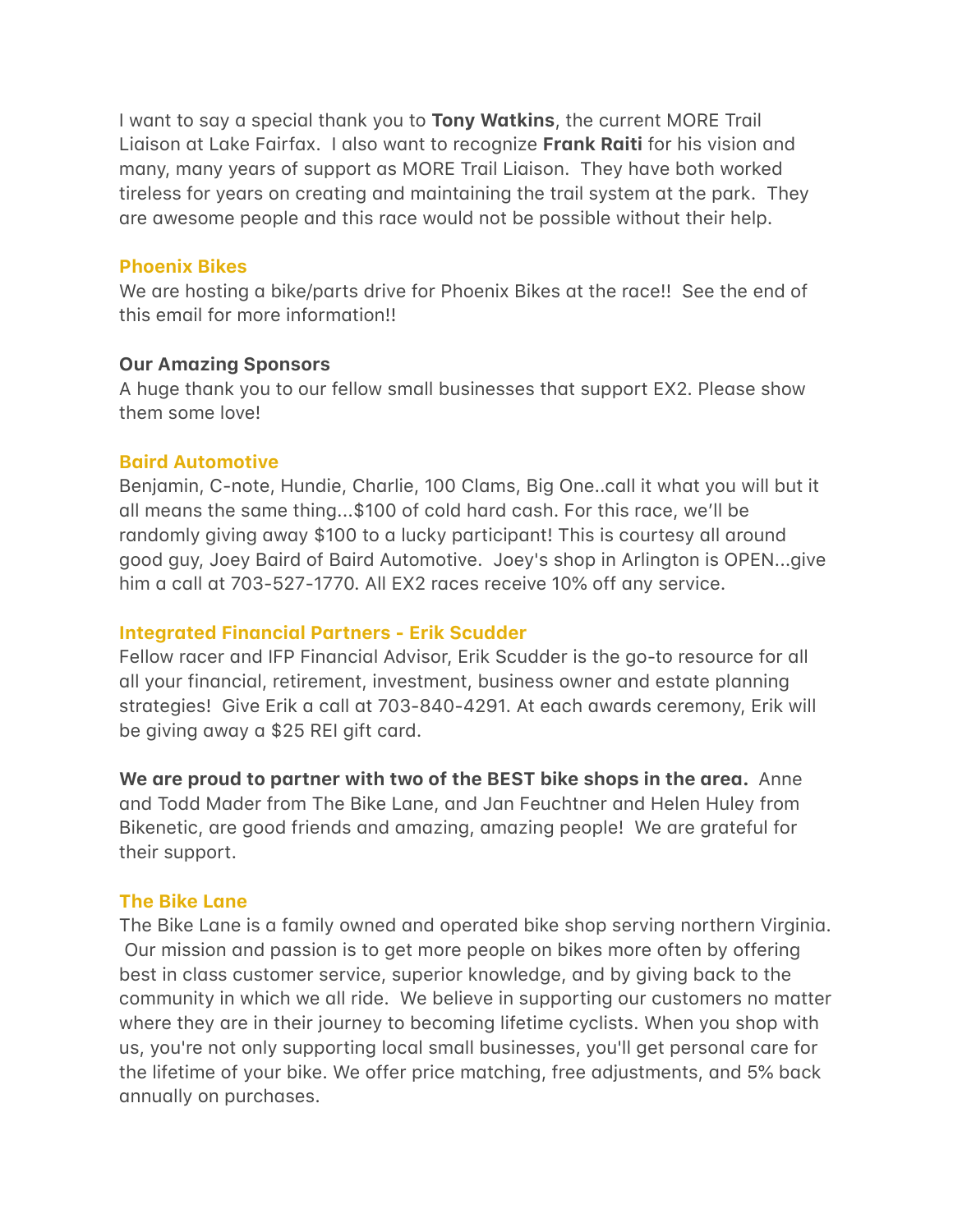## **[Bikenetic Full Service Bicycle Shop](https://www.bikenetic.com/)**

Gravel, Mountain, Road: OH MY! But it doesn't end there... what about hybrid, bmx, cyclocross, fat bike and cruiser? We take our tires pretty seriously here at Bikenetic which is why we do our best to stock the most popular styles and sizes by the world's leading manufacturers. With over 100 different models in stock, we're pretty confident in our ability to get you set up with the right rubber for your next big adventure. As a sponsor of both the Loudoun County 1725 Gravel Grinder and the Rails to River XC race, now might be the time to stop by to check out our current selection and/or possibly get something on order if you have something more specific in mind. Feel free to call (703) Keg-Ride or email info@bikenetic.com with any questions, or check out most of our selection on our webstore: [www.bikenetic.com](https://www.bikenetic.com/)

#### **Moss Building and Design**

MOSS Building and Design is an award winning contractor in Northern Virginia with an established 20-year reputation for outstanding customer care. Their strategy is to build lifelong relationships with their customers and every decision they make is in the best interest of their customers. Whether it's a three story addition or help hanging curtains, they handle every job with exquisite detail and care. MOSS can handle various services including home additions, kitchen remodels, basement remodels, bedrooms and bathroom remodels, and exterior remodels. They also have a wonderful handyman service! MOSS has been voted a 5 time consecutive Angie's List Super Service Award winner. MOSS is giving away a \$50 gift card to The Bike Lane during each awards ceremony as well as a handyman service for a day to one lucky participant...seriously...think of the possibilities!!

#### **[Sheehy Auto Stores](https://www.sheehy.com/?utm_source=sponsorship&utm_medium=referral&utm_campaign=ex2_adventures)**

EX2 is thrilled to again partner with Sheehy Auto Stores. Vince Sheehy, President of Sheehy Auto Stores, is an EX2 racer and a big supporter of grassroots racing! If you are thinking about purchasing a new or preowned car, definitely checkout Sheehy.com. With 32 dealerships and 14 brands through VA & MD, Sheehy has the largest selection of cars, trucks, and SUVs in the Mid-Atlantic. Plus, with Sheehy Direct, you can complete the entire process from home, and they'll even deliver your new car right to your door!

If you are interested in a new or used car, you can let me know and I'll put you in contact with Vince directly (seriously). He'll then personally connect you with the correct sales manager at the right dealership. How is that for personal service? He did that for an EX2 staff member, Sanna, and she had a wonderful and stressfree buying experience.

Sheehy is giving away a \$50 gift card to Bikenetic during each awards ceremony! Awesome!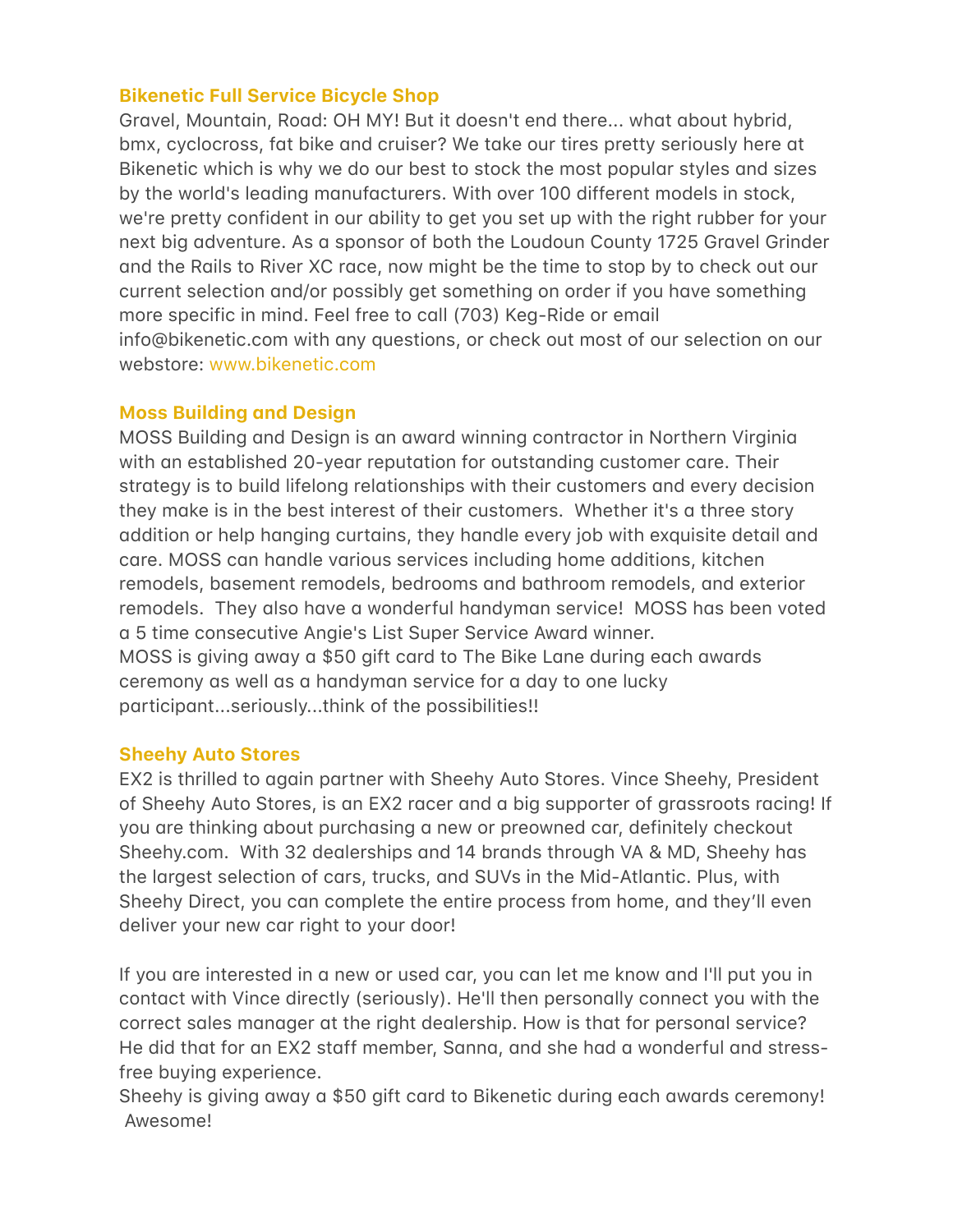# The ODDC - Old Dude Dirt Clan

The word on the trail is that the ODDC (a group of long-time experienced EX2 racers) will have a gift card for Bike Lane Brewing to give away!

#### **Positively Chiropractic**

Dr. Kathy Coutinho, is the local "chiropractor to the athletes." Stop by Positively Chiropractic in Annandale, VA and you will see for yourself - her office walls are filled with photos from appreciative athletes who she has helped recover from and/or prevent an injury. Dr. Kathy and her accomplished staff offer chiropractic, massage, active release therapy, nutrition, and acupuncture services. Come see how Dr. Kathy can help you "always move forward."

#### **Pow-HER Chiropractic**

Dr. Cheryl Lee-Pow, owner of Pow-HER Chiropractic, is a huge sports fan and has a wide array of experience supporting amateur, collegiate, and professional athletes. She has provided chiropractic care to the Buffalo Bandits Professional Lacrosse Team, Division I Track & Field Championships, US National Taekwondo Championships, the Washington DC Divas professional football team, the Dew Tour, and since 2008, athletes that compete in EX2 races. Dr. Cheryl can help you move stronger, faster, and healthier. Her office is in Rockville, MD...and she's very, very awesome.

#### **Coyote Grille**

Coyote Grille in Fairfax is OPEN and has some awesome outside seating! Give them a call or order online. Eat local!

#### **Athletic Brewing**

Athletic Brewing makes awesome craft, non-alcoholic beer! It's perfect for athletes to avoid the effect of alcohol, but still enjoy great-tasting craft beer. First-time purchasers save 20% off your first purchase at athleticbrewing.com by using the coupon code "EX2" at checkout. Cool, huh!!

Thank you for your support of this event, of the Lake Fairfax trail system, and of EX2 Adventures. We are excited to see you at Lake Fairfax on Sunday June 5th!

Andy

Andy Bacon Race Director **EX2 Adventures** 703-338-3965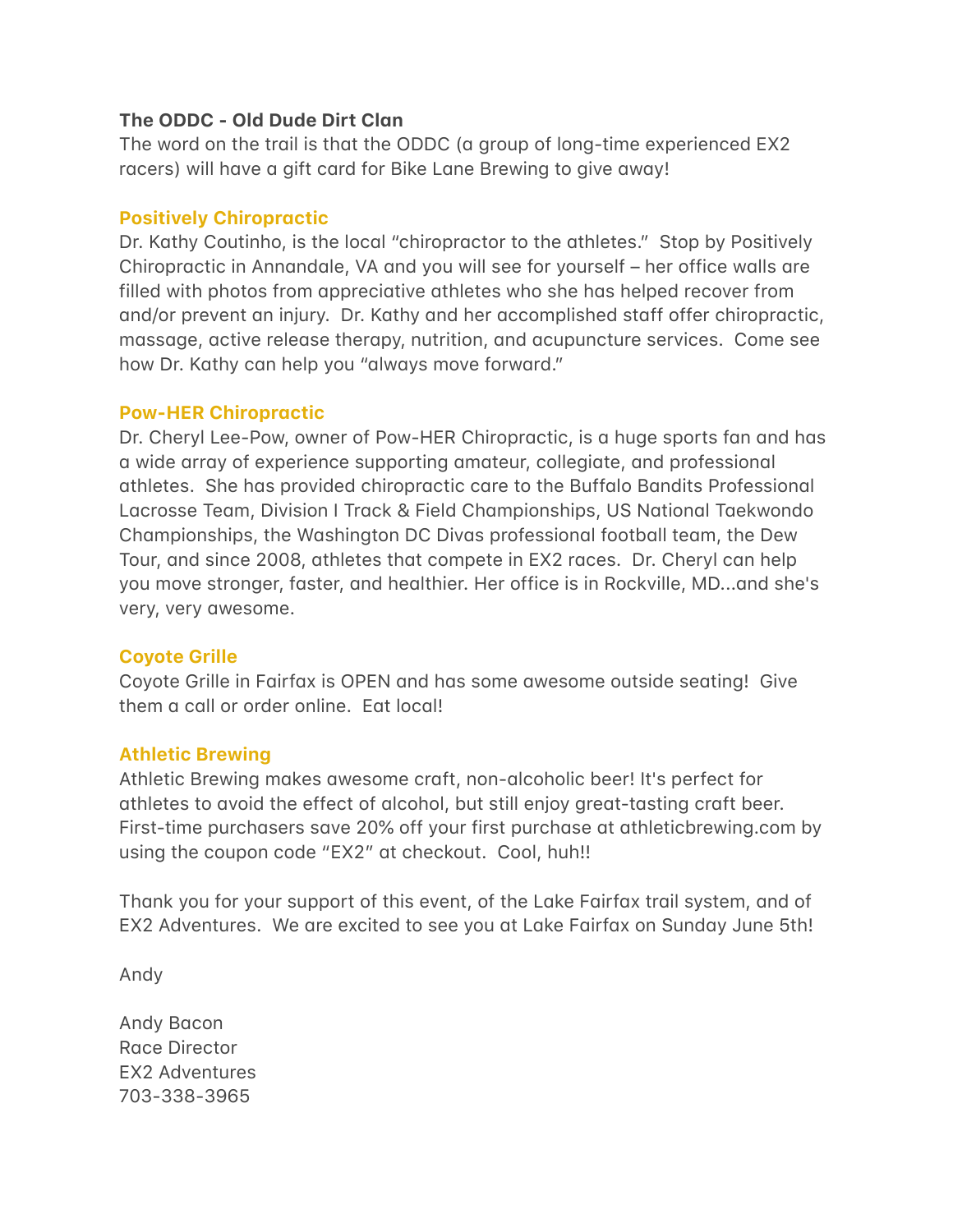# **Phoenix Bikes**

Phoenix Bikes is an Arlington nonprofit that uniquely combines youth educational programming with a full-service professional bike shop and retail store. Phoenix harnesses the power of bikes to help youth build passion, purpose, and a place in the community.

With an increased need for bikes as vehicles for transportation, exercise, and just good vibes there has been a higher need to repair and maintain bikes as well. Industrywide, consumables and components have been selling out through wholesalers and e-tailers. At Phoenix we refurbish quality used bikes as well as service bikes for customers that may not be able to afford a shiny new component. That said, we are grateful to the cycling community for donating quality used components that we use for such bikes and repairs.

# We are hosting a bike parts drive for Phoenix Bikes at the race!! Check out the list of needed items below. If you have any of these laying around the house, please bring them to the race and drop them at the Phoenix tent.

- 700C rim brake (and disc brake)quick release wheels/sets (130mm O.L.D., 135mm O.L.D.) in good used condition=braking surface is not concave, and the freehub does not have severe notching.
- 26" rim brake (and disc brake) quick release wheels/sets in good used condition=braking surface is not concave, and the freehub does not have severe notching.
- Tires (nothing dry rotted/crumbling, with large tears, bare tread, holes, threads coming undone or exposed): 700x25, 28, 32, 35, 38C varieties that are slick to semi slick/small knobs. Nothing super knobby. No need for 29er mountain bike tires please. 26"x1.9-2.1: Slick to semi slick for commuting. No super knobby tires please. And inner tubes in the above sizes:)
- Brakes: In complete (if possible) working condition-Linear pull (V-brakes), "mini-V" brakes, cantilever brakes, cable actuated disc brake systems-such as Avid BB5, BB7. Cables and housing are also welcome:)
- Brake pads (caliper, disc varieties)- threaded post, smooth post, cartridge (for road and mountain).
- Disc brake 6 bolt and centerlock rotors (160mm) in used but good condition with life to spare.
- Saddles: Nothing too racy (less than 135mm in width at the widest portion of the saddle). With no holes, tears, cracked or bent rails.
- Seat posts: Mainly 27.2mm non-suspension
- Stems: 31.8 clamp diameter X 60 to 100mm in length.
- Bars: Flat/riser/alternate with a 31.8 clamp diameter
- Derailleurs, cassettes, chains, cranksets+bottom bracket (170, 172.5, 175- for mtb/commuters): 6, 7, 8, 9, 10, 11 speed in good usable shape. Cables and housing are also welcome:)
- Grips, bar tape in good usable shape- not torn up, degrading or sticky:)